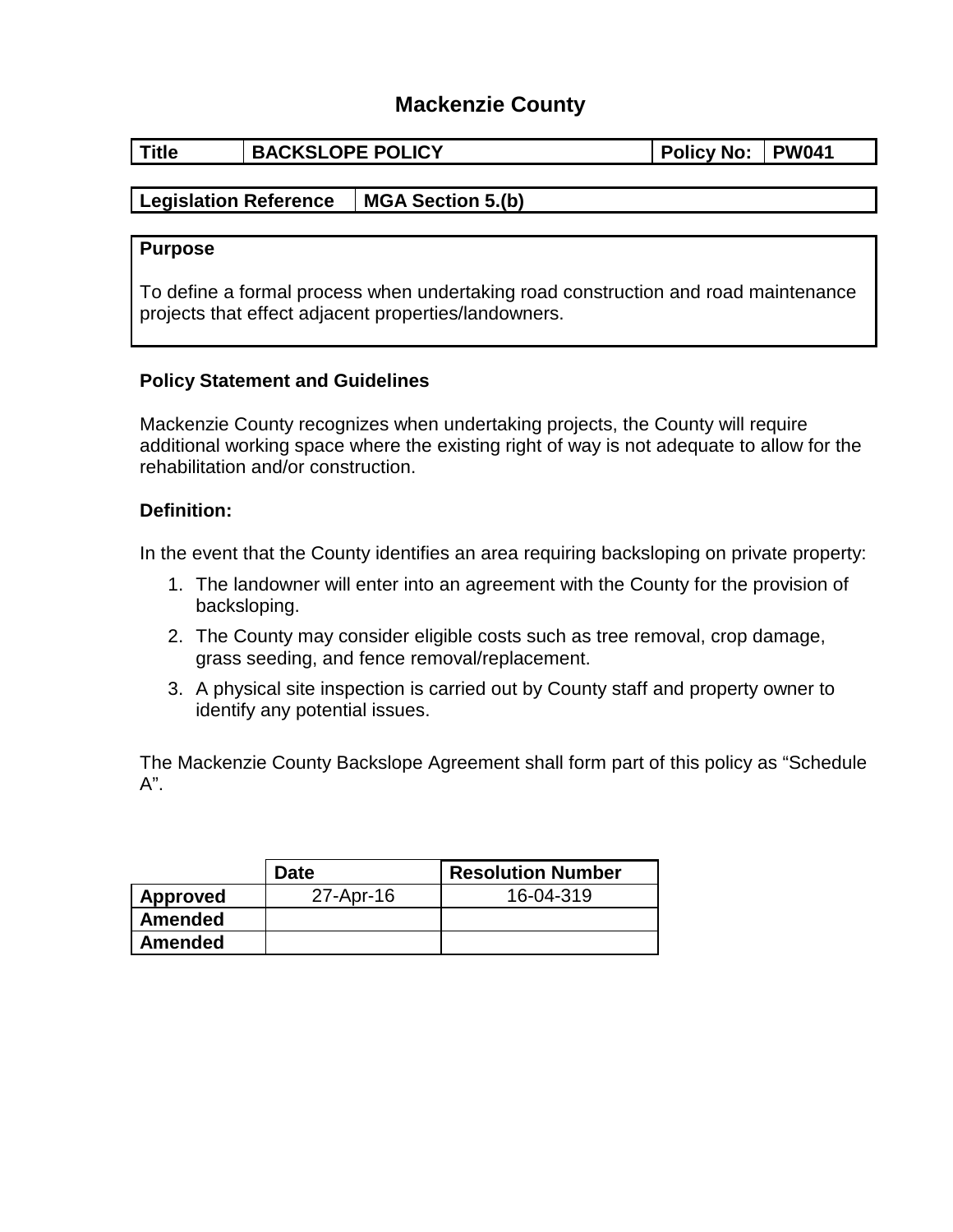## **MACKENZIE COUNTY BACKSLOPE AGREEMENT**

**THIS AGREEMENT** dated the \_\_\_\_\_ day of \_\_\_\_\_\_\_\_\_\_\_\_\_, 20\_\_\_

#### **BETWEEN:**

#### **MACKENZIE COUNTY**

(hereinafter called the "County")

 **-and**-

(hereinafter called the "Owner")

\_\_\_\_\_\_\_\_\_\_\_\_\_\_\_\_\_\_\_\_\_\_\_\_\_\_\_\_\_\_\_\_\_\_\_

\_\_\_\_\_\_\_\_\_\_\_\_\_\_\_\_\_\_\_\_\_\_\_\_\_\_\_\_\_\_\_\_\_\_\_

\_\_\_\_\_\_\_\_\_\_\_\_\_\_\_\_\_\_\_\_\_\_\_\_\_\_\_\_\_\_\_\_\_\_\_

of

**WHEREAS** the Owner is the owner, purchaser, or lessee of the lands as legally described as:

 $\frac{1}{4}$  section  $\frac{1}{2}$  Twp  $\frac{1}{4}$  Rge  $\frac{1}{4}$  W  $\frac{1}{4}$ 

**AND WHEREAS** the County is desirous of entering upon and utilizing a portion of the Lands to facilitate the construction, alteration, or widening of a roadway and ditches near and on the Lands, including the construction of a suitable backslope;

**NOW THEREFORE,** inconsideration of the sum of \_\_\_\_\_\_\_\_\_\_\_\_\_\_\_\_\_\_\_\_\_\_ now paid by the County to the Owner, receipt of which is hereby acknowledge, the Owner and County agree as follows;

- 1. The County, it's servants, agents and contractors (hereinafter collectively referred to as the "County") shall have the right, license, and privilege to enter upon, and bring vehicles, supplies, and equipment upon so much of the Lands as is reasonably necessary for the purpose of stripping, and stockpiling topsoil, construction backslopes and landscaping in connection with the construction, alteration or widening of roads and ditches near and on the Lands. The County shall also have the right, license and privilege to utilize, and convert to its own use of the Lands, excluding topsoil, as is reasonable necessary (up to 20 meters from the egde of the road allowance, unless otherwise negotiated) for the construction of the roads or backslopes referred to herein.
- 2. The County shall be entitled to remove such trees, brush and debris from the Lands as is reasonably necessary for the purpose of stripping and stockpiling topsoil, constructing backslopes and landscaping in connection with the construction of the roads or backslopes referred to herein and the County shall be entitled to place the trees and debris on the Lands during the course of construction to be burned, or otherwise disposed of by the County.
- 3. In the event that the construction of the road or backslope require the removal of a fence or fences, and if the Owner wished to have the fence removed and replaced, the County shall provide the material and construct the fence, and per the Road Fencing Policy.